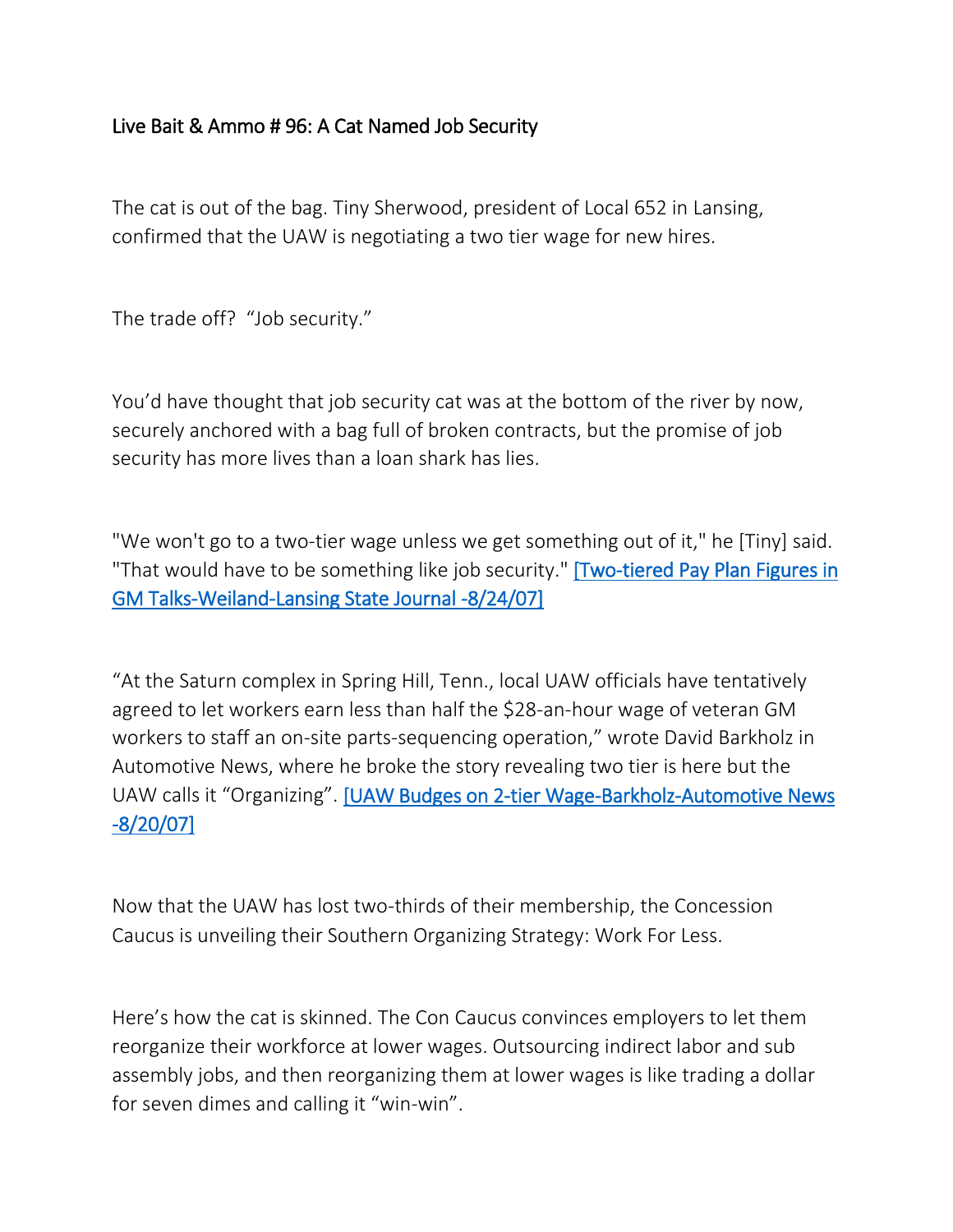"It may be a way to help keep union jobs," said Sherwood. [\[Automotive News -](http://soldiersofsolidarity.org/files/relatednewsandreports07/UAWbudgeson2-tierwageProposeddealswithGMletlocalsorganizenonproductionstaffatsomeplants62007.html) [8/20/07\]](http://soldiersofsolidarity.org/files/relatednewsandreports07/UAWbudgeson2-tierwageProposeddealswithGMletlocalsorganizenonproductionstaffatsomeplants62007.html)

GM must pay Tiny a lot of over time for these bite size snacks of wisdom. Barbara Weiland reported in the *Lansing State Journal*, "In 1982, there were about 23,000 people working for GM in Lansing; now there are about 6,000." [Rabble Rouser-Weiland-LSJ Business Weekly -6/18/07] In other words, roughly 70% of GM's most loyal customers—employees—are out of work in Tiny's town. Nonetheless, Tiny thinks more cooperation with the corporate agenda will save union jobs.

In the identical article Ms. Weiland states, "In the same time [1982-2007], market share has fallen from 43.2 percent to about 25 percent." I wish one of the wizards in GM's marketing department would calculate the employee to market share ratio. There may be a correlation here.

Of course, there's more than one way to drown a cat.

The Concession Caucus has always believed in a multi level approach to givebacks and they aren't willing to rest on laurels they won at Delphi and Visteon. Big Three automakers and the UAW are staging rallies around the country in "hopes the grassroots effort will help beat back" fuel economy mandates. [\[Carmakers Hold](http://www.detnews.com/apps/pbcs.dll/article?AID=/20070815/AUTO01/708150346)  [CAFE Rallies-Shepardson-Detroit News -8/15/07\]](http://www.detnews.com/apps/pbcs.dll/article?AID=/20070815/AUTO01/708150346)

Apparently company/union leaders haven't read reports that contend declining sales are a result of US auto companies failure to build vehicles customers "want", as in, "fuel efficient."